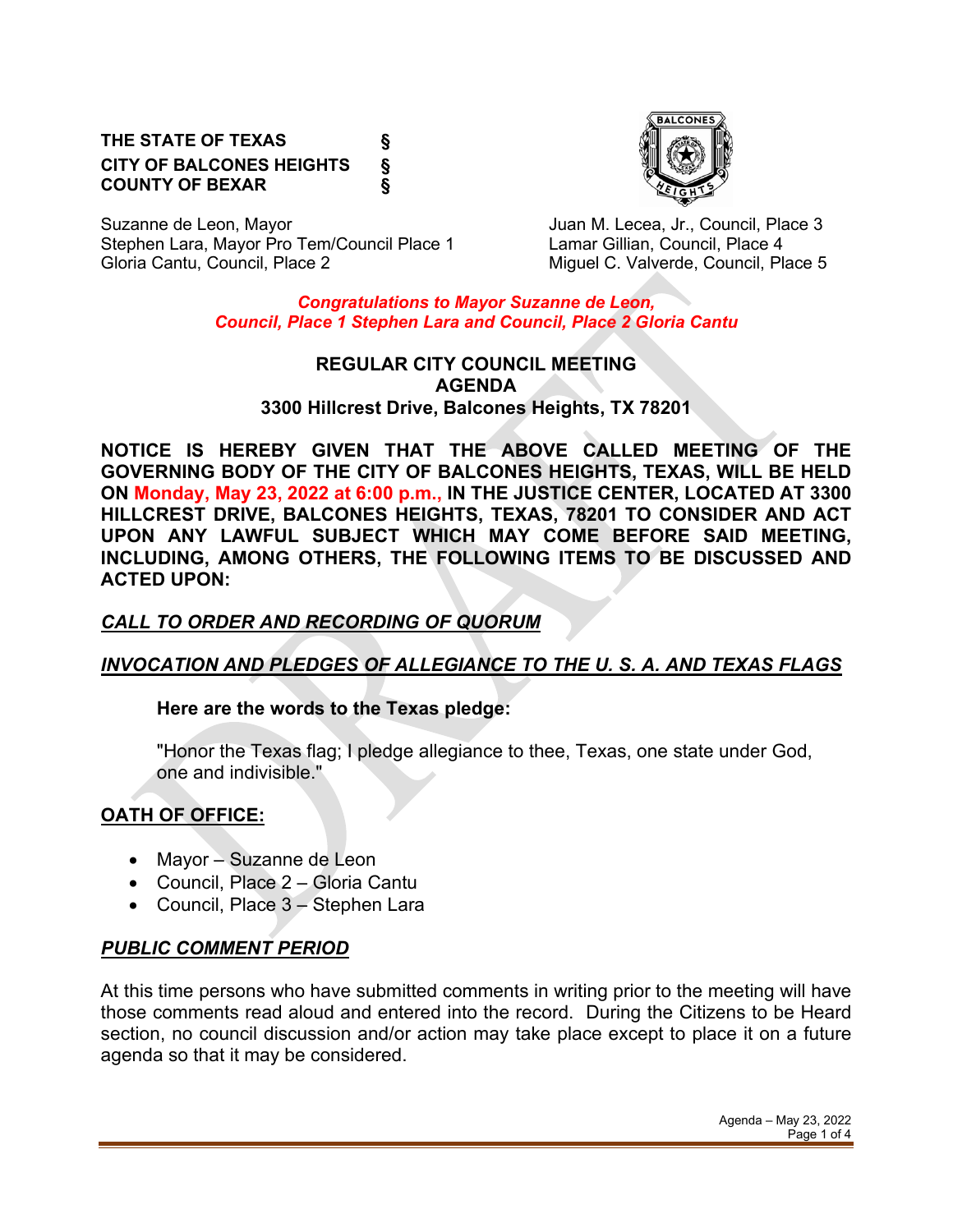### *PRESENTATION:*

- Annual Stormwater Management Program MS4 Report by Givler Engineering
- Proclamation Recognizing Older Americans Month
- Citizens Fire Academy

### *BOARD AND COMMISSION APPOINTMENTS***:**

- 1. Consideration and **ACTION** to appoint or re-appoint members to the Planning and Zoning Commission. (Mayor)
- 2. Consideration and **ACTION** to appoint or re-appoint members to the Board of Adjustments. (Mayor)
- 3. Committee and member assignments. (Mayor)
- 4. Consideration and **ACTION** to appoint Economic Development Corporation Board Members.
- 5. Consideration and **ACTION** to appoint Mayor Pro Tempore. (Mayor)

#### **BUSINESS ITEMS:**

- *6. CONSENT AGENDA ITEMS*
	- a. Approval of minutes for Regular Meeting of April 25, 2022
	- b. Finance Report for the month of April 2022
- 7. The City Council will conduct a hearing and take possible **ACTION** on the residence located at 102 Leisure as to whether to order abatement of nuisance. (Thelen)
- 8. Discussion regarding apartment crime statistics and criminal investigation department (CID) case reports requested by Council and Uniform Crime Report (UCR) explanation and comparison. (Jahanara)
- 9. Comprehensive Land Use project update.
- 10.Strategic Plan Update. (Nastasi/Thelen)
- 11.Economic Development Corporation Summary. (Nastasi)
- 12.Finance Committee Update. (Gillian)
- 13.Department Reports and Q&A (Police Department, Fire Department, Community Development, Finance, and Economic Development & Public Affairs*)*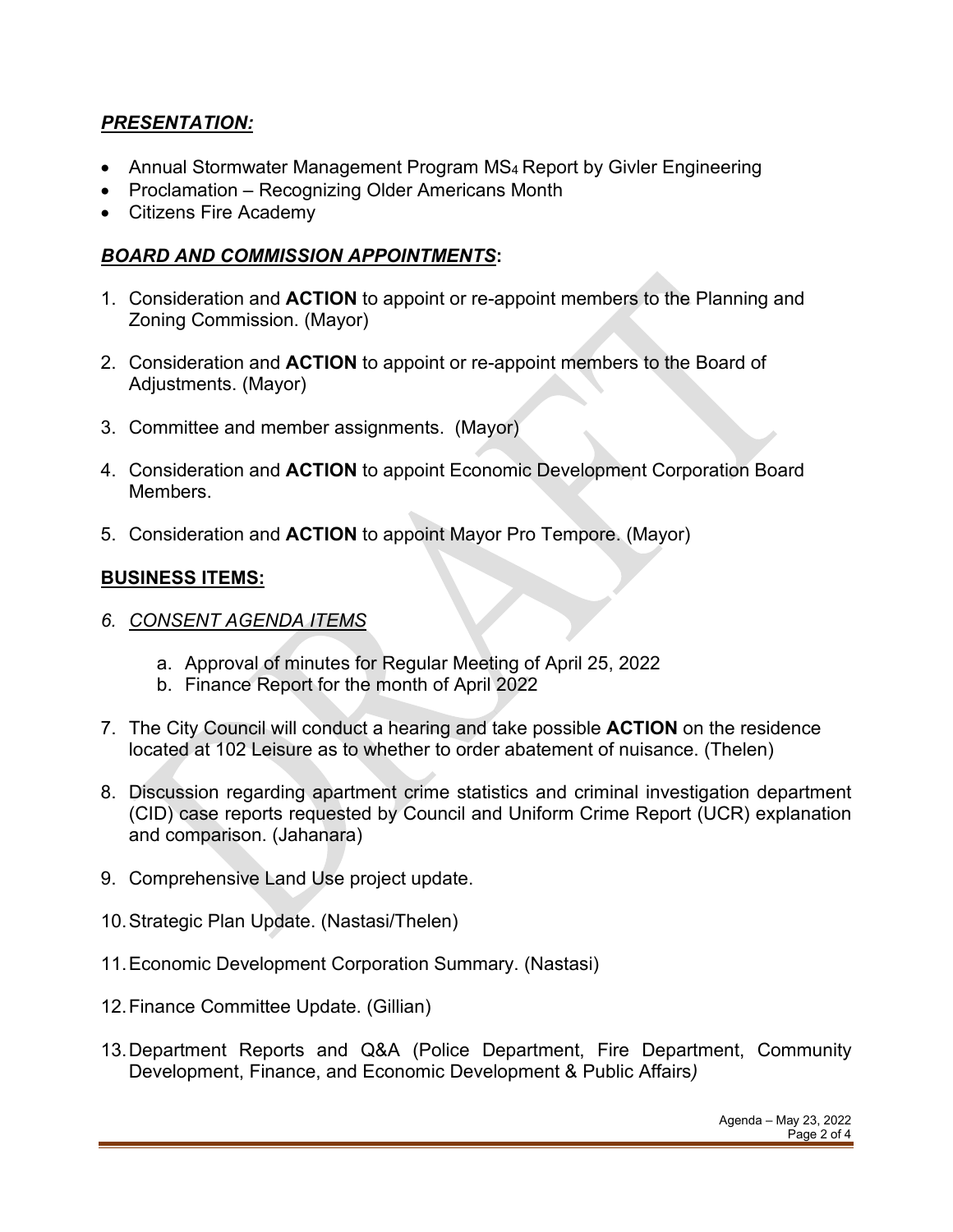# *ANNOUNCEMENTS AND REQUESTS:*

- 14.Announcements by City Administrator
- 15.Announcements by Mayor and Council Members.
- 16.Agenda Item Requests by Mayor and Council Members to be placed on a future City Council agenda.

### **EXECUTIVE SESSION:**

- 17. Discussion pursuant to §551.086 (Economic Development) of the Texas Government Code regarding sublease of B-61 at Wonderland of the Americas.
- 18. Discussion pursuant to §551.086 (Economic Development) of the Texas Government Code regarding the marketing and sale of city owned property.
- 19.Discussion pursuant to §551.071 (Consultation with Attorney) discussion regarding an update to the City's agreement with Verra Mobility regarding the red light safety camera program.

#### **RE-CONVENE IN OPEN SESSION:**

20.Council may act in open session on items discussed in Executive Session.

### **ADJOURNMENT:**

#### **DECORUM REQUIRED**

**Any disruptive behavior, including shouting or derogatory statements or comments may be ruled out of order by the Presiding Officer.** 

The Balcones Heights City Council reserves the right to adjourn into **executive session** at any time to discuss any of the matters listed above, as authorized by Texas Government Code § 551.071 (Consultation with Attorney) § 551.072 (Deliberations about Real Property) § 551.073 (Deliberations about Gifts and Donations) § 551.074 (Personnel Matters) § 551.076 (Deliberations about Security Devices), and § 551.086 (Economic Development)

I, the undersigned authority, do hereby certify that this Notice of Meeting was posted on the bulletin board, at the Justice Center / City Hall of Balcones Heights, Texas, in a place convenient and readily accessible to the general public at all times, and said Notice was posted on the following date and time: May 20, 2022 at 5:30 p.m. and remained so posted continuously for at least 72 hours preceding the scheduled time of said Meeting.